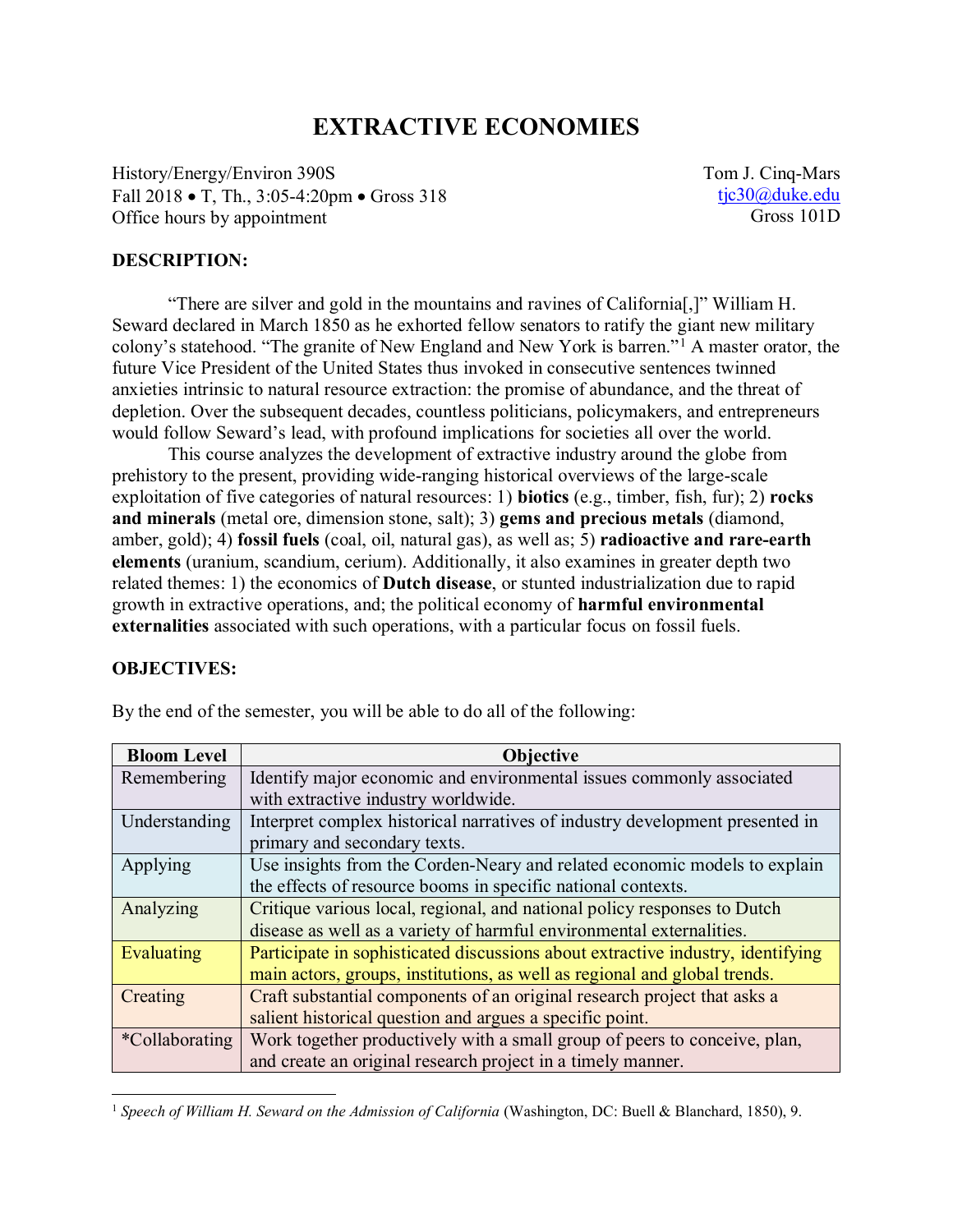### **COURSE REQUIREMENTS:**

- 1. **Course Codes:** The course fulfills four Trinity College general education requirements:
	- a. Areas of Knowledge
		- i. Civilizations (CZ)
		- ii. Social Science (SS)
	- b. Modes of Inquiry
		- i. Research (R)
		- ii. Writing (W)
- 2. **Attendance** is mandatory.
- 3. **Participation:** You are expected to complete all readings before class, read carefully, and come prepared to engage in thoughtful discussion.
	- a. All readings will be accessible electronically via Sakai, Duke Libraries, or Harvard Business Publishing.
	- b. Readings include nine Harvard Business School (HBS) Case Studies available at \$3.95 each (\$33.95 total). You will find instructions on how to download these case studies in the "Resources" section of the course Sakai site.
	- c. Students should be comfortable with accessing all electronically-available material before the end of the first week.
- 4. **Writing assignments** include the following:
	- a. Two polished journal entries
	- b. Two film screening notes
	- c. An annotated bibliography
	- d. A collaboratively- produced research project, including a team charter, a meeting report, as well as a first draft
	- e. An individual and peer review of your research project
- 5. **Assessments** include:
	- a. An in-class test at the end of the fifth week
	- b. A final examination

### **GRADING:**

Due dates are marked with asterisks (\*) on the **CALENDAR** below.

| <b>Assignment</b>                   | How much? | Due when?           |
|-------------------------------------|-----------|---------------------|
| Participation, Screening Notes, and | 20%       | Throughout the term |
| <b>Journal Entries</b>              |           |                     |
| <b>Annotated Bibliography</b>       | 10%       | Sept. 20            |
| In-Class Test                       | 10%       | Sept. 27            |
| Team Charter & Meeting Report       | $5\%$     | Oct. 4/Oct. 18      |
| <b>Research Project First Draft</b> | 15%       | Nov. $8$            |
| Research Project Final Draft        | 25%       | Nov. 28             |
| <b>Final Examination</b>            | 15%       | <b>TBD</b>          |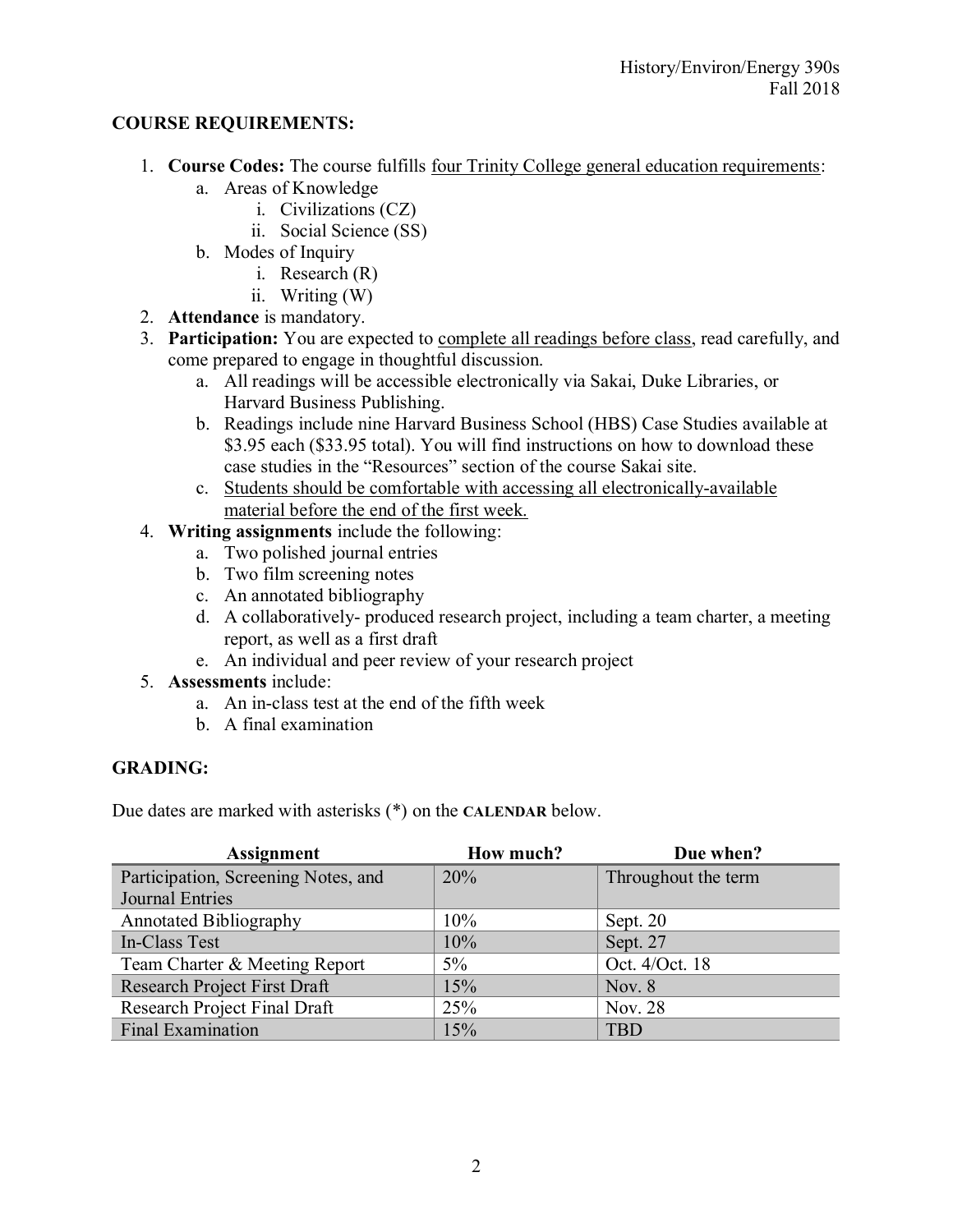#### **HBS CASE STUDIES REQUIRED FOR PURCHASE:**

- 1. "The Oil and Gas Industry" (2008)
- 2. "Angola and the Resource Curse" (2010)
- 3. "Botswana: A Diamond in the Rough" (2005)
- 4. "Tenova: Mining for Growth in Economic Crisis" (2009)
- 5. "Anglo American: Implementing a 'Social Way' for Global Mining" (2014)
- 6. "A Framework to Think About Pollution: Externalities, Pollution Taxes, and Cap and Trade" (2011)
- 7. "Beef in Brazil: Shrinking Deforestation While Growing the Industry (2017)
- 8. "The Octopus and the Generals: The United Fruit Company in Guatemala" (2016)
- 9. "Moving Mountains: The Case of the Antamina Mining Company" (A) (2007)

### **CLASSROOM POLICIES:**

- 1. You will abide by the Duke Community Standard at all times. For information on the Standard, please visit the Students Affairs website: <https://studentaffairs.duke.edu/conduct/about-us/duke-community-standard>
- 
- 2. You will make every effort to get to class on time, every time.
- 3. You will share your own ideas freely and engage your peers respectfully.
- 4. You will credit and cite other scholars as well as your peers responsibly in your work.
- 5. When you turn in a paper or exam, you will attest in writing that you have followed the Duke Community Standard in completing the assignment.

### **ONLINE RESOURCES:**

You may find the following sites helpful throughout the term:

- World Bank Group, "Extractive Industries Overview," 29 September 2017 <http://www.worldbank.org/en/topic/extractiveindustries/overview>
- Forest History Society Research Databases <http://prestohost26.inmagic.com/Presto/home/home.aspx>
- Extractive Industry Transparency Initiative Data Portal <https://eiti.org/explore-data-portal>

### **ORGANIZATION & CALENDAR:**

The course is divided into **three units**. During the first five weeks of the semester, we will trace the development of extractive industry on nearly all continents from the Bronze Age through today. We will focus on a mix of resource-specific industries all drawn from the five categories listed in the **OVERVIEW** section above. During this time, classes will consist of lecture and group discussion. We will frequently use primary source material to supplement secondary literature. Over the remainder of the term, we will examine two broad themes through more comprehensive case studies. Classes during this period will incorporate a much greater degree of discussion. It is therefore imperative that you complete all readings before class and come ready to participate.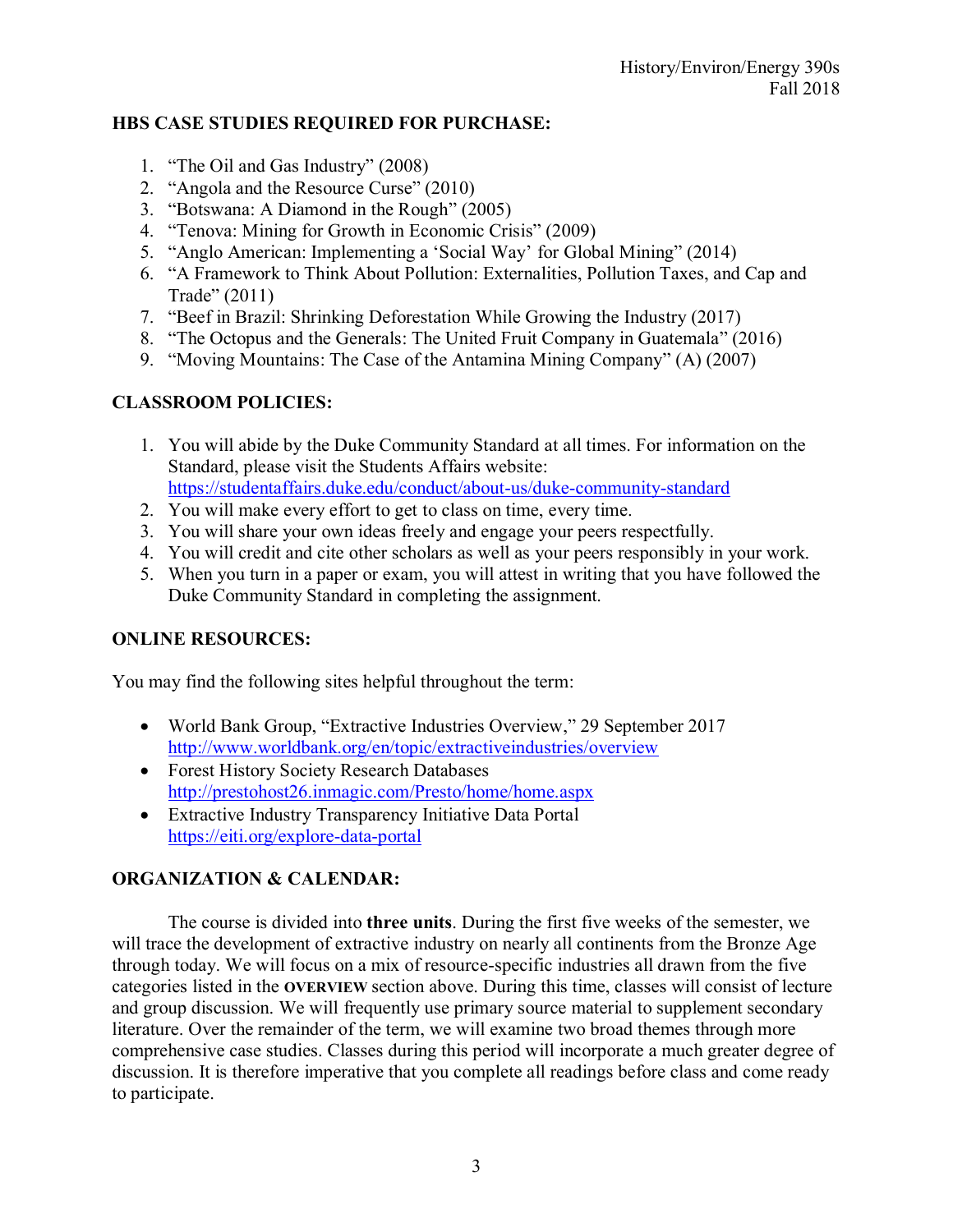# **UNIT I: HISTORICAL OVERVIEWS**

| #              | Date         | <b>Topic</b>                        | <b>Readings</b>                                                                                                                            | <b>Notes</b>                                                  |
|----------------|--------------|-------------------------------------|--------------------------------------------------------------------------------------------------------------------------------------------|---------------------------------------------------------------|
| $\mathbf{1}$   | Aug. 27      | Approaches & Methods                | N/A                                                                                                                                        | Review course syllabus                                        |
| $\overline{2}$ | Aug. 30      | <b>Boom/Bust Cycles</b>             | 52 pages<br>Gier & Mercier (2006), 1-20<br>Karl (1997), 23-44 (ch. 2)<br>McNally (2017), 57-66 (ch. 3)                                     |                                                               |
| $\mathbf{3}$   | Sept. 4      | <b>Extraction in Ancient Times</b>  | 62 pages<br>McPhee (1998), 511-535<br>Williams (2003), xxi-xxiv, 3-36                                                                      |                                                               |
| 4              | Sept. 6      | Fish, Fur, and Timber               | 68 pages<br>Maclean (2017), 121-141<br>Stejneger (1896), 88-103<br>Williams (2003), 210-241                                                | Add/drop ends Sept. 7                                         |
| 5              | Sept. 11     | <b>Crafting Research Projects I</b> | 20 pages<br><b>Research Project Guide</b><br>Klinkenborg (2012), 3-20                                                                      |                                                               |
| 6              | Sept. 13     | Rocks & Minerals                    | 69 pages<br><b>Annotated Bibliography Guide</b><br>Díaz (2006), 21-39<br>Richman (2017), 105-132 (ch. 6)<br>Silver Mining Co. (1874), 1-22 |                                                               |
| $\overline{7}$ | Sept. 18     | "A Golden Chance"                   | 34 pages<br>Akurang-Perry (2006), 40-57<br>Williams (1949), 14-30                                                                          |                                                               |
| 8              | $*$ Sept. 20 | Rare & Radioactive                  | 52 pages<br>Schreiber, Marx, Zapp, et al (2016), 1-22<br>Syracuse Research Corp. (1990), 1-9, 89-108                                       | Submit annotated<br>biblio via email by<br>9:30 <sub>pm</sub> |
| 9              | Sept. 25     | <b>Fossil Fuels</b>                 | 22 pages; 23 minutes<br>HBS Inkpen (2008)<br>YouTube Video: Raimi (2015)                                                                   | Prep for test on Sept. 27                                     |
| 10             | *Sept. 27    |                                     | <b>In-Class Test</b>                                                                                                                       |                                                               |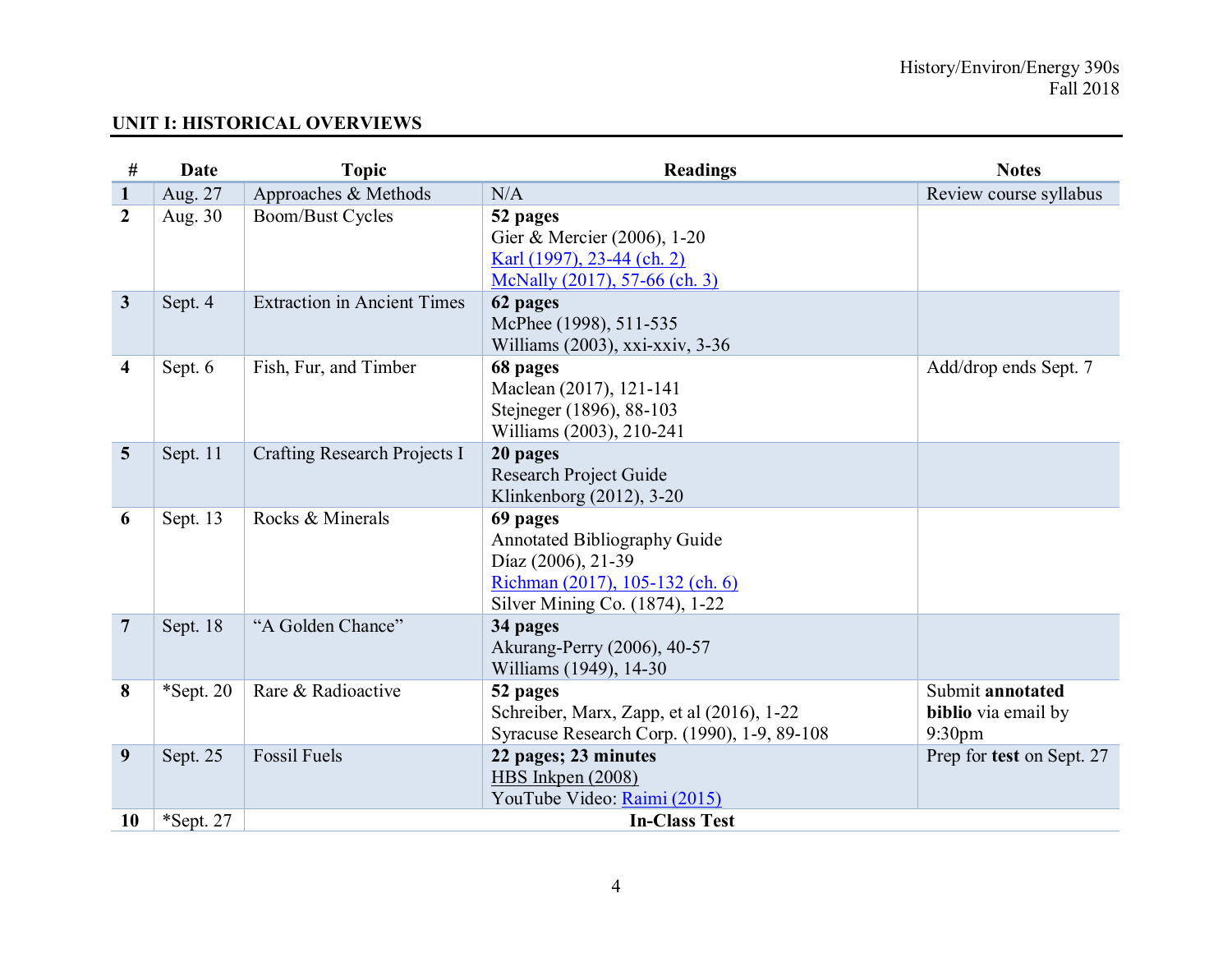# **UNIT II: THE RESOURCE CURSE & "DUTCH DISEASE"**

| #  | Date        | <b>Topic</b>                             | <b>Readings</b>                                                                                                               | <b>Notes</b>                                           |
|----|-------------|------------------------------------------|-------------------------------------------------------------------------------------------------------------------------------|--------------------------------------------------------|
| 11 | $*Oct. 2$   | Film. <i>Big Men <math>(2013)</math></i> | 3 pages<br><b>Team Charter Guide</b><br><b>Film Screening Notes Guide</b><br>Herlinger (2014)<br>Website: "Big Men The Movie" | Submit screening notes<br>by end of class              |
| 12 | $*Oct.4$    | "Paradox of Plenty"                      | 51 pages<br>HBS Mussachio, Werker, and Schlefer (2010)<br>Ross $(2012)$ , 1-26 (ch. 1)                                        | Teams submit charters<br>via email by 9:30pm           |
|    |             |                                          | Oct. 5-9 Fall Break                                                                                                           |                                                        |
| 13 | Oct. 11     | Debating the Resource Curse              | 65 pages<br>HBS Alfaro, Dev, Allibhoy, and Spar (2003)<br>Frankel in Shaffer & Ziyadov eds. (2012), 17-57 (ch. 1)             |                                                        |
| 14 | Oct. 16     | <b>Crafting Research Projects II</b>     | Class meets in Perkins Library                                                                                                |                                                        |
| 15 | $*$ Oct. 18 | <b>Starting Research</b>                 | Teams meet individually                                                                                                       | Teams submit meeting<br>reports via email by<br>9:30pm |
| 16 | Oct. 23     | <b>Extraction from Crisis?</b>           | 33 pages<br>HBS Pisano, Corsi, Farri (2009)                                                                                   |                                                        |
| 17 | Oct. 25     | H-O Model                                | 36 pages<br>Baskaran, Blöchl, Brück, and Theis (2010), 135-145<br>Gokcekus & Bengyak (2015), 137-143                          |                                                        |
| 18 | Oct. 30     | Cordon-Neary Model                       | 48 pages<br>Corden & Neary (2002), 825-848<br>Davis (2011), 155-176                                                           |                                                        |
| 19 | Nov. $1$    | <b>Policy Prescriptions</b>              | 55 pages<br>HBS Marquis, Plumb, Blathwayt, and Yang (2014)<br>McNally (2017), 193-224 (ch. 10)                                |                                                        |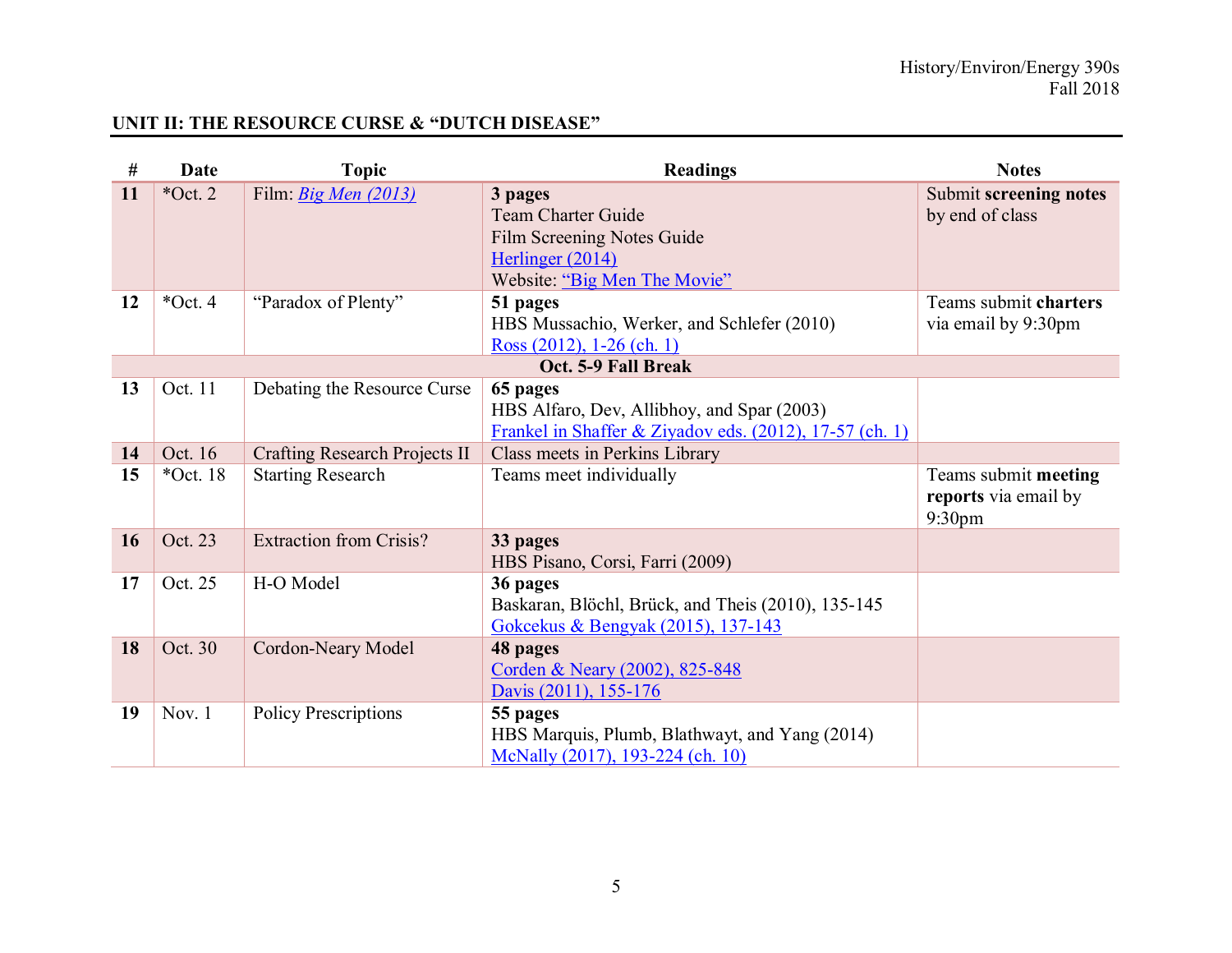## **UNIT III: THE POLITICAL ECONOMIES OF HARMFUL ENVIRONMENTAL EXTERNALITIES**

| #  | Date                     | <b>Topic</b>                               | <b>Readings</b>                                                               | <b>Notes</b>                                                   |  |
|----|--------------------------|--------------------------------------------|-------------------------------------------------------------------------------|----------------------------------------------------------------|--|
| 20 | Nov. $6$                 | Origins of the Concept                     | 31 pages<br>HBS Debaere (2011)<br>Sabin (2004), 53-79 (ch. 3)                 |                                                                |  |
| 21 | $*$ Nov. 8               | Reducing Harm                              | 30 pages<br><u>Vincent (2013), 163-192</u>                                    | Teams submit first<br>draft of project via<br>email by 11:59pm |  |
| 22 | Nov. 13                  | Deforesting the Amazon                     | 63 pages<br>HBS Lee & Rammohan (2017)<br>Williams (2003), 420-457             |                                                                |  |
| 23 | Nov. 15                  | <b>NORM</b>                                | 15 pages<br><b>World Nuclear Association (2016)</b>                           |                                                                |  |
|    |                          |                                            | No Class on Nov. 20 – Thanksgiving Recess                                     |                                                                |  |
| 25 | Nov. 27                  | Banana Republics                           | 38 pages<br>HBS Jones & Bucheli (2005)<br>Soluri (2016), 143-159              |                                                                |  |
| 26 | Nov. 29                  | Film: <b>Blood on the Mobile</b><br>(2010) | 22 pages<br>Andrews (2015), 3-24                                              | <b>Submit screening notes</b><br>by end of class               |  |
| 27 | Dec. 4                   | Mountain-Top Removal                       | 18 pages<br>HBS Portocarrero, Sanborn, Del Castillo, and Chavez<br>$(2007)$ A |                                                                |  |
| 28 | $*Dec. 6$                | <b>Project Presentations</b>               | Teams present their projects and discuss process                              | Teams submit final<br>draft of project via<br>email by 11:59pm |  |
|    | Dec. 8-11 Reading Period |                                            |                                                                               |                                                                |  |

**\*Submit individual and peer review by December 8, 11:59pm !**